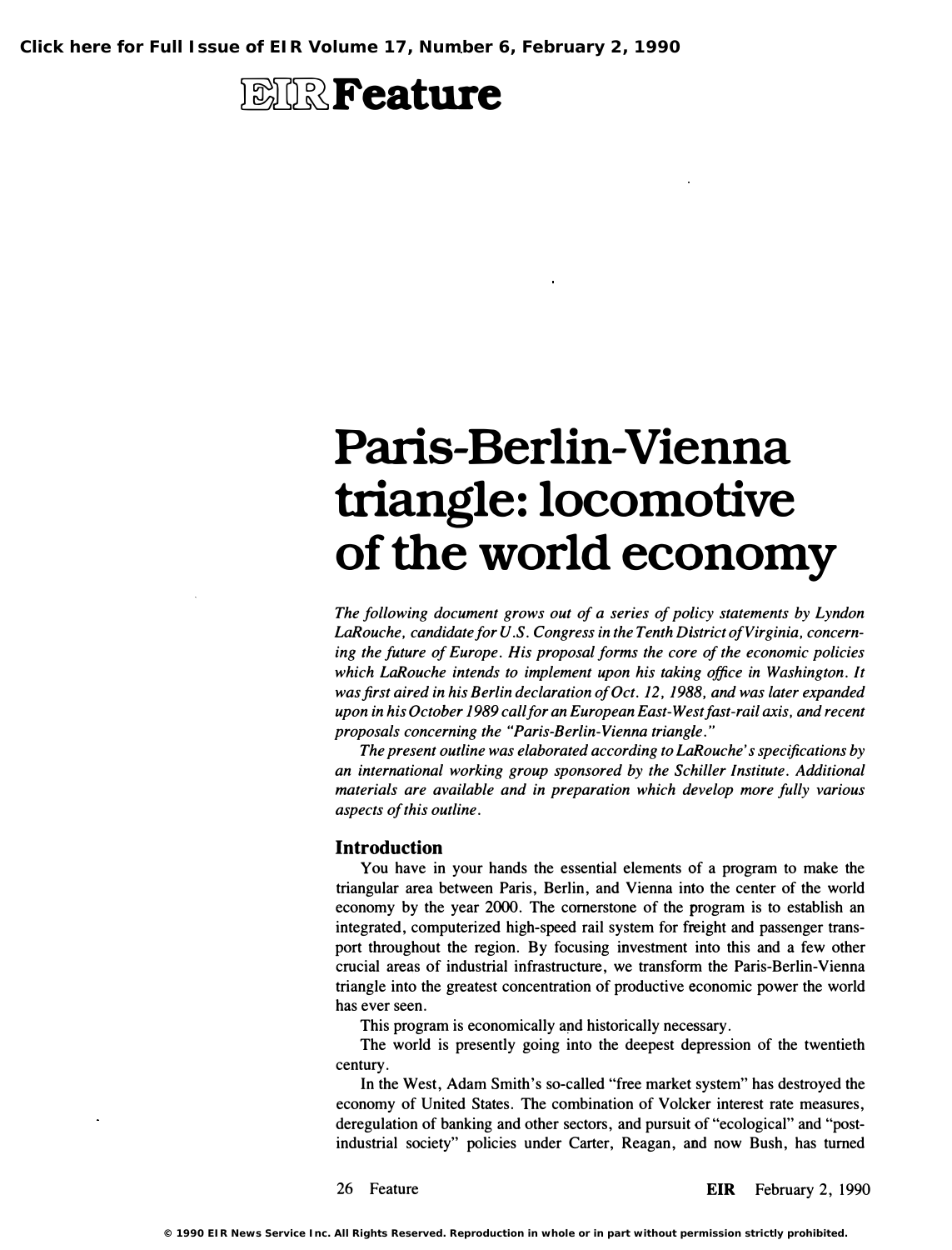

FIGURE 1 The European development triangle compared to Japan's industrial triangle



Lyndon H. LaRouche. shown on Oct. 12. 1988. in Berlin. when he launched his plan to rescue the Polish economy and achieve German reunification.

yesterday's leading industrial economy into a virtual junkyard today. America's productive base has shrunk to the point, where it no longer possesses the resources to accomplish its own recovery. Great Britain, too has been transformed into a largely "post-industrial" society. All that remains of any economic soundness is in continental central Europe, Japan, and a few smaller countries, such as the Republic of China (Taiwan) and South Korea.

With few exceptions, the developing sector nations are in their economic death struggles. Increasingly over the last twenty years, they have been victims of the same "free market" practices which the East India Company employed in its genocidal looting of Asia during the nineteenth century. The new name for this is the "conditionalities" policy of the International Monetary Fund and World Bank. As a consequence, entire areas of the Third World, and central Africa in particular, are now threatened with depopulation.

In the East, the failures of the communist system, aggravated by Gorbachov's and others' experiments with the "free market system," have caused a precipitous collapse of the economies of the Soviet Union and of the nations it has subjugated and looted for the last forty years. Here, too, the means required to escape from an endless spiral of physical collapse must come from outside the Soviet empire and its Comecon victims. The only hope lies in those remaining islands of economic productivity in the world, which have not been ruined by the two-headed monster of Karl Marx and Adam Smith.

To recover from this global crisis demands a return to what used to be called the American System. Before that, it was known as Leibnizian physical economy, Leibniz's improvements on Colbertism. It was developed under the name of the "American System" by Friedrich List, and is the organic outgrowth of Western European Christian civilization. This is what we must return to.

We must have a common approach to mobilize the now very scarce resources to save the world economy. To do this, we must develop very quickly, in addition to Japan, a center of output which can rescue the world economy from collapse. That center must be in continental Europe. Its core is the triangular region spanned between Paris, Berlin, and Vienna. This area will develop, over the next five to ten years, the highest density of physical economic activity ever to be realized on the surface of this planet.

#### The Paris-Berlin-Vienna triangle: a 'European Japan'

The central region is a curvilinear triangle with comers at Paris, Berlin, and Vienna (Figure 1). The sides of this triangle are at the same time great infrastructural axes of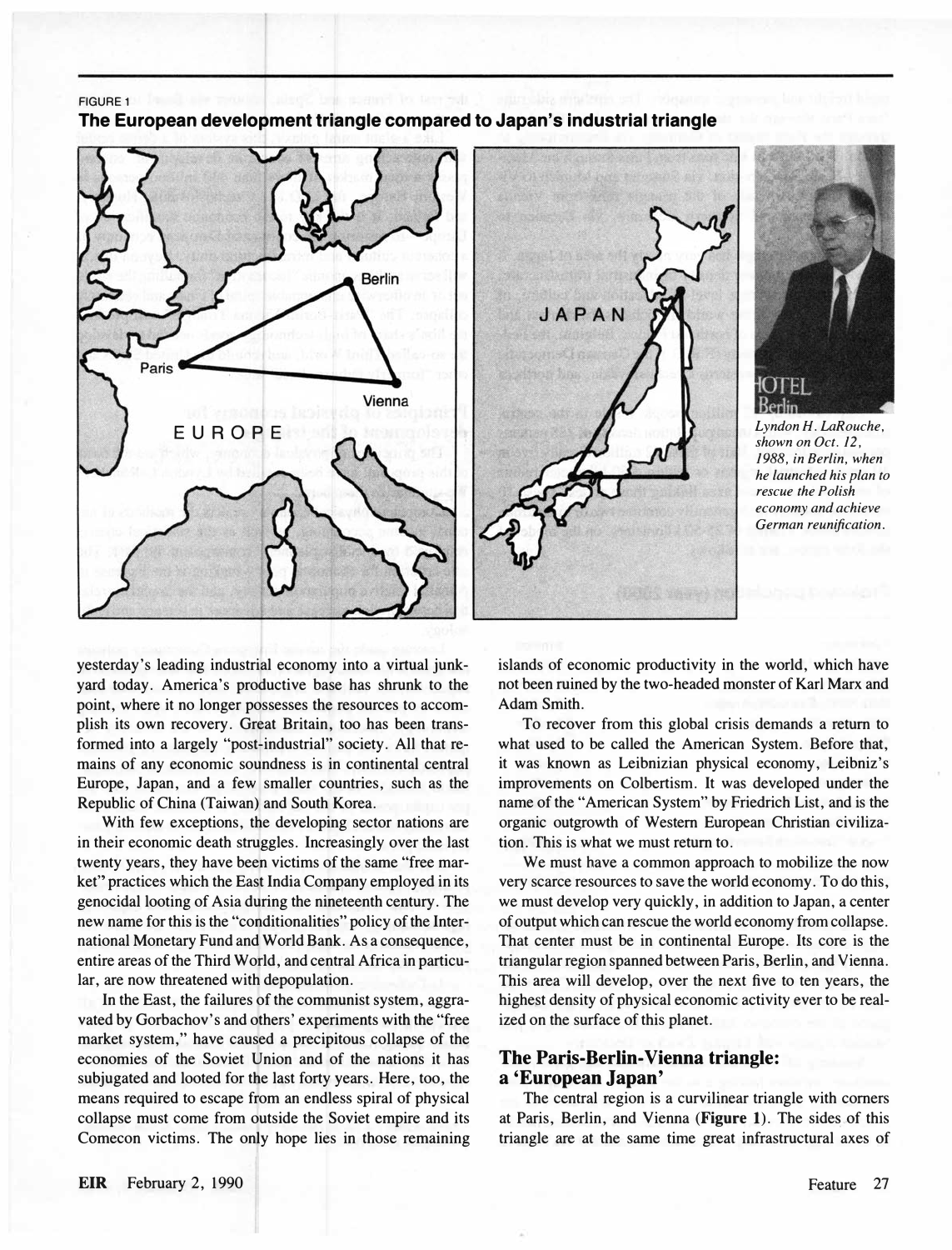rapid freight and passenger transport. The northern side runs from Paris through the steel region around Lille/Charleroi, through the Ruhr region of Germany via Braunschweig to Berlin. The Southern side runs from Paris through the Metz-Nancy-Saarbriicken region, via Stuttgart and Munich to Vienna. The eastern side of the triangle runs from Vienna through Prague and northern Bohemia, via Dresden to Berlin.

This central triangle has very nearly the area of Japan. It already has the greatest density of industrial infrastructure, and the greatest average level of education and culture, of any major region of the world. It includes the densest and most productive areas of northeast France, Belgium, the Federal Republic of Germany (F.R.G.), the German Democratic Republic (G.D.R.), westerns Czechoslovakia, and northern Austria.

Approximately 92 million people reside in the central triangle today, with a mean population density of 288 persons per square kilometer. Half of these 92 million already live in 10 great industrial regions or within a 50-kilometer radius of major infrastructural axes linking those nodes. These 10 industrial nodes, which generally combine two or more urban centers inside a radius of 25-50 kilometers, on the model of the Ruhr region, are as follows:

#### Projected population (year 2000)

| Paris region<br>Lille-Charleroi region<br>Ruhr region<br>Metz-Nancy-Saarbrücken region<br>Rhine-Main-Neckar region<br>Stuttgart region<br>Muunich region<br>Berlin region<br>Leipzig-Zwickau-Dresden region<br>Vienna-Bratislava region<br>Prague-Pizen-North Bohemia region | 8 million<br>3 million<br>10 million<br>1.5 million<br>2.5 million<br>2 million<br>2 million<br>4 million<br>3.5 million<br>2 million<br>3 million |                                        |              |
|------------------------------------------------------------------------------------------------------------------------------------------------------------------------------------------------------------------------------------------------------------------------------|----------------------------------------------------------------------------------------------------------------------------------------------------|----------------------------------------|--------------|
|                                                                                                                                                                                                                                                                              |                                                                                                                                                    | Projected population of these centers: | 41.5 million |

The densification of infrastructure within the central triangle creates entire corridors and nodal regions of development (Figure 2). Here ideal conditions are generated for the emergence of new cities, such as a new "Leibniz City" to be built on the present F.R.G.-G.D.R. border, at the convergence of the corridors linking the Ruhr, Rhine-Main, and Munich regions with Leipzig-Zwickau-Dresden.

Spinning off from this central triangle, are great infrastructure corridors linking it to the entirety of Europe. One arm reaches out from Berlin to Warsaw, and down to the Polish industrial center of Krakow-Katowice; another reaches up through Hamburg to Scandinavia; another via Paris to the rest of France and Spain; another via Basel into Italy; another via Vienna to Budapest, and so on.

Like a giant spiral galaxy, this system of a dense center with outreaching arms of economic development, encompasses a total market of more than 430 million persons in Western Europe, the G.D.R., Czechoslovakia, Hungary, and Poland. It is the key to the economic reunification of Europe—to restoring the continental European economy as a coherent cultural and infrastructural unity. Beyond this, it will serve as the economic "locomotive" for pulling the world out of an otherwise unstoppable spiral of chaos and economic collapse. The "Paris-Berlin-Vienna Triangle" will produce the lion's share of high-technology goods needed to develop the so-called Third World, and rebuild the United States and other "formerly industrialized" ateas.

#### Principles of physical economy for development of the triangle

The principles of physical economy, which are the basis of this proposal, have been detailed by Lyndon LaRouche. \* We summarize them here.

Competent physical economy rejects the methods of national income accounting, as well as the statistical criteria employed by socialist planned economies in the past. The sole criterion for economic policy-making is the increase in potential relative population density, and the lawful correlation between such increase and advances in science and technology.

Leaving aside the insane European Community policies designed to dismantle agriculture; steel, and other productive capacities, our central triangle could support more than four times its present population density—based upon existing technology. Successful maintenance of an economy requires, however, that we continually increase the potential population density. This does not mean that the actual population increases in the same proportion, but rather that the per capita power of the population, to maintain itself at an increasing material quality of existence and productive power, must grow.

It is that continually increasing power—that increasing potential population density of the Paris-Berlin-Vienna triangle-which, translated into the production and export of high-technology capital goods, will provide the basis for global economic recovery. For this to succeed, the following fundamental criteria must be fulfilled:

1) Technology must advance.

Scientific and technological progress is the source of all growth in the productive powers of labor. Such progress occurs through creative discoveries of individual human minds, and the assimilation and embodiment of such new discoveries in the productive practice of the entire economy. Under

\* Most recently, in his In Defense of Common Sense, Schiller Institute, Washington, D.C., 1989.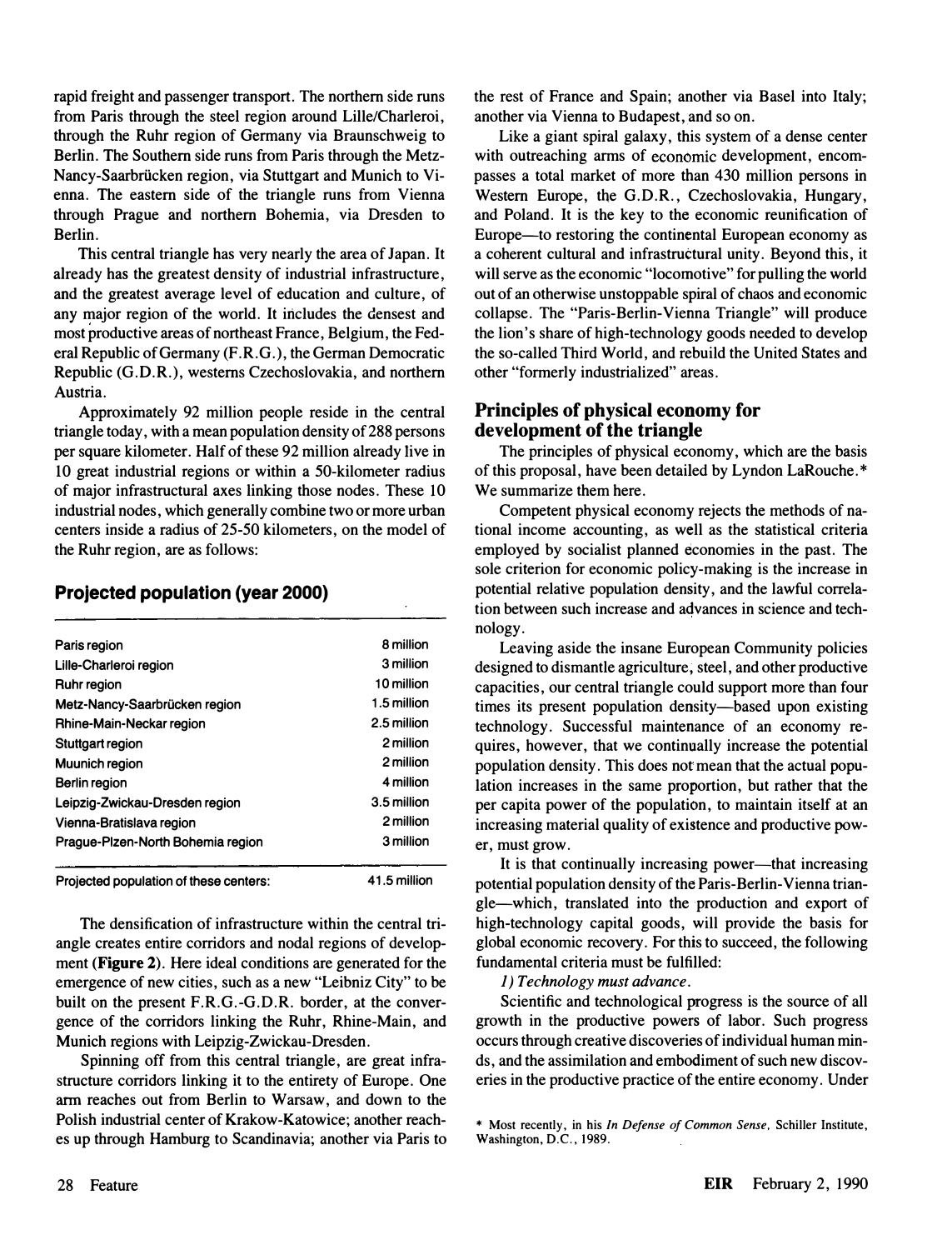the present parameters of technology, achievement of necessary rates of technological progress requires that the portion of the labor force employed in scientific research and development must be increased from present levels (1.4% in the F.R.G.) to no less than 5%, and preferably closer to 10% over the next decade. In addition, a minimum of 50% of the workforce must be employed in the productive sectors of the economy (compared with 45% in the F.R.G. today, 36% in France, and less than 30% in the United States). This means abandoning the "post-industrial" policies of the European Commission, which are designed to transfer more and more of the workforce into superfluous service sector employment.

2) The per capita level of quality and quantity of content of market-baskets, for both households' and producers' goods, must correlate with the level of technology, and must increase with advances in technology.

For example, the per capita availability of high-technology machines, instruments, and scientific equipment for industrial investment as well as for education and research purposes, must increase dramatically over the next 10 years. Tomorrow's children must grow up with lasers, superconductors, plasma devices, and biophysics—just as today's generation is growing up with computers.

3) With technological progress, the ratio of rural to urban employment of operatives must decline "asymptotically" toward a certain minimum value, subject to the condition that the output of agriculture must increase per capita of the population as a whole.

Housing and infrastructure of existing cities must be modernized, with emphasis on the latest technologies in rapid mass transit and distribution of goods. Industries, and above all capital goods industries, should for the most part be concentrated in such well-functioning cities, making the most efficient use of infrastructure. Rather than expand existing big cities beyond their infrastructural optimum, it is better to build new, modem cities of medium size (i.e. Cusa City, Leibniz City, etc). At the same time, an end must be put to the deliberate destruction of agriculture and associated agroindustry in the European Community as a result of manipulated "free market" policies.

4) The ratio of employment of operatives in production of producers' goods must increase relative to employment in production of households' goods, subject to the condition that the per capita household market-basket is improved.

The F.R.G. economy is already oriented toward production of capital goods incorporating the latest advances in science and technology. This characteristic will become ever more pronounced in the course of the next 5-10 years, and will extend to the entire central triangle as the economies of East Germany and Czechoslovakia are modernized. The orientation toward advanced capital-goods production demands continual improvement in the levels of cultural, education, and living conditions, at low relative cost relative to the total labor input into the economy.

#### 5) The per capita throughput of usable energy must increase.

"Usable energy" excludes losses in transmission due to breakdowns or use of inefficient equipment; these losses are currently very high in the eastern portion of the triangle (G.D.R. and Czechoslovakia). Major investments in energy systems must be implemented to attain in real terms the F.R.G. figures of 739 watts per capita of usable electricity production and a total. final energy consumption of 4,300 kg SKE per capita. The projected technological parameters of the next half-century include an increase of more than an order of magnitude in per capita energy throughput, mainly as a result of increasing energy-intensity of industry and infrastructure.

6) The energy-flux density of prevailing forms of energy, must increase.

Not only the nominal quantity, but also the quality of energy must increase as a function of technological advance. This can be measured as an increase in the number of watts per square meter flowing through critical surfaces of generation or application of energy. For example, modem nuclear energy plants have an energy-flux density approximately an order of magnitude higher than fossil fuel plants. The technological parameters of the next decade dictate that what we call "thermal energy" (i.e., heat) must be replaced to an increasing degree by'coherent forms of electromagnetic radiation, as typified by use of lasers in machine tools and chemical synthesis. In addition, classical fossil fuels must be increasingly replaced by synthetic fuels-especially hydrogen-providing a higher energy-flux density of combustion.

#### Density functions

The crucial areas for investment are determined by "density functions" defined in terms of energy throughput per capita, per square kilometer and per unit of potential population-density, energy-flux density of technology, and density of infrastructure.

Figure 3 shows a map of estimated energy-densities in kilowatts per square kilometer for the Central European region. Observe the maximum peak densities over the Ruhr area of Germany. Within a central core of this region, comprising 4,500 square kilometers (a radius of about 38 kilometers) and a population of about 5 million, the density of electricity consumption rises to 2.7 million watts per square kilometer-14 times higher than for the F.R.G. as a whole. At the same time, the Ruhr region has one of the highest densities of railroads, roads, inland shipping facilities, and pipelines in Europe. A similar situation obtains in the most productive industrial areas of Japan.

On the condition that an economy is operating according to the constraints outlined above, the achievement of maximum density of infrastructure and energy throughput translates into the following interrelated parameters:

Continued on page 32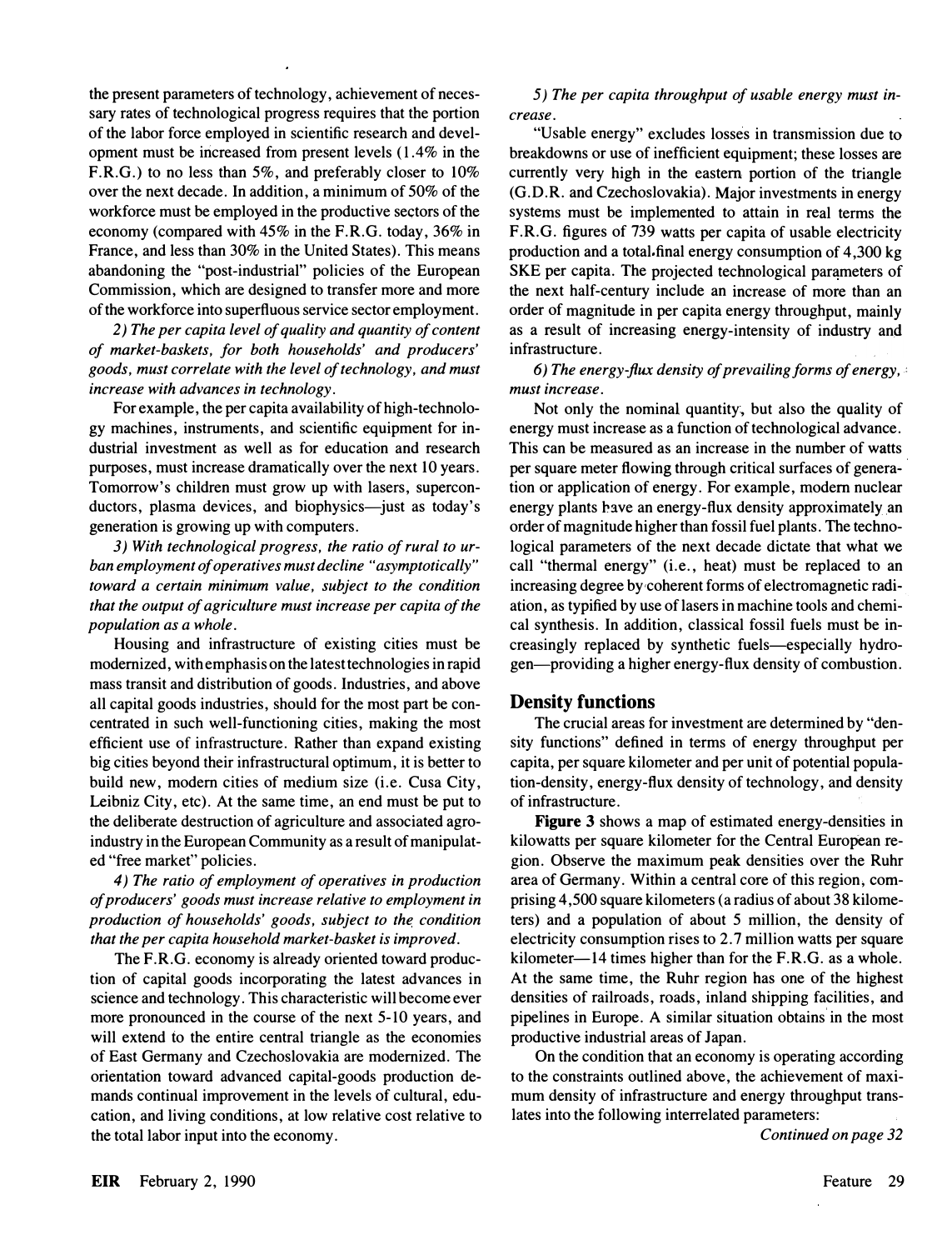#### FIGURE 2 Development axes of the European triangle



#### FIGURE4

# Proposed fast freight lines in the "triangle"

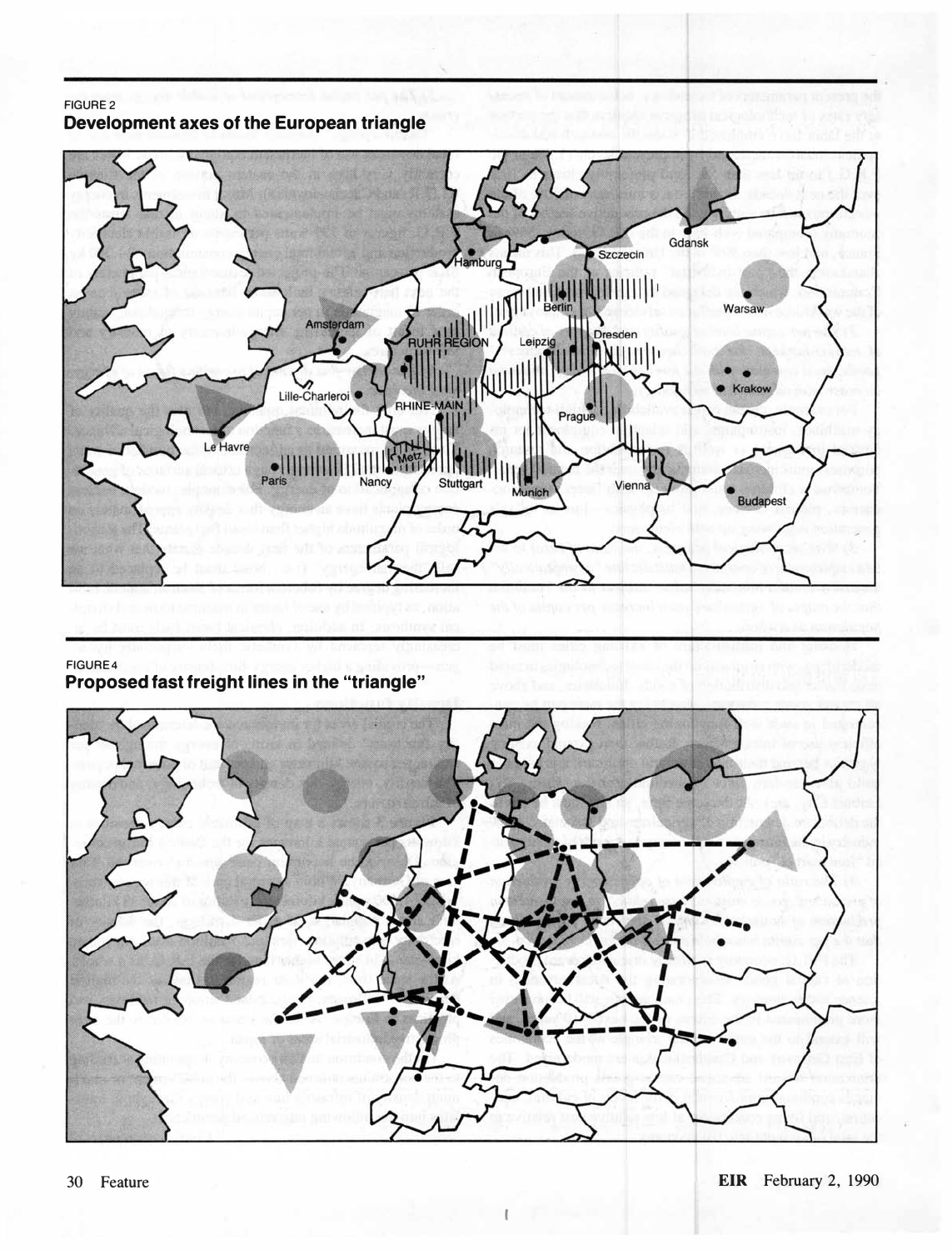



#### FIGURE 7

Oil and gas pipelines, with proposed HTGR nuclear reactors and gasification centers

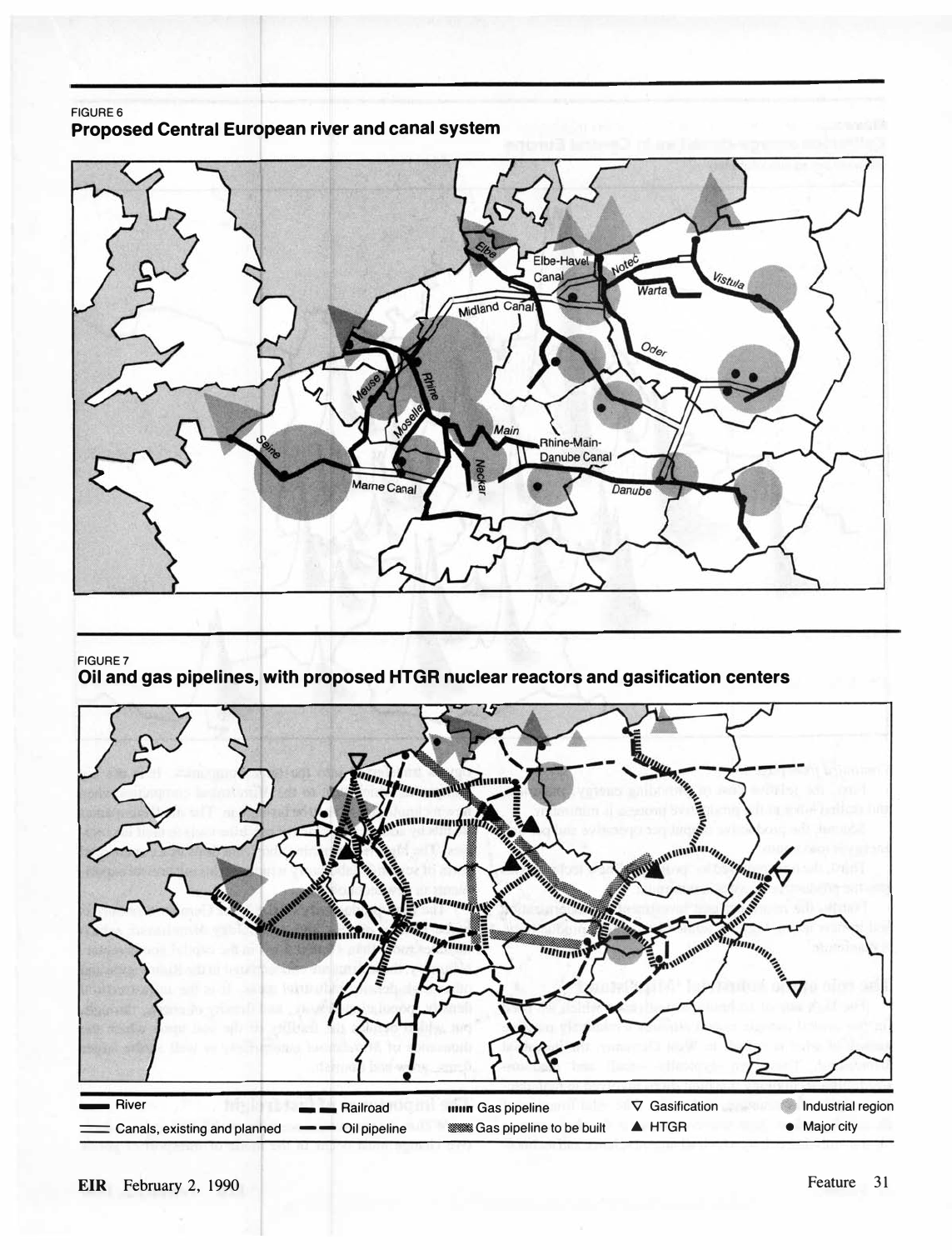# FIGURE3 Estimated energy-densities in Central Europe

(kilowatts per square kilometer)



#### Continued from page 29

First, the relative cost of providing energy, materials, and skilled labor to the productive process is minimum.

Second, the productive output per operative and per unit energy is maximum.

Third, the time required to "propagate" new technologies into the productive process is minimum.

Fourth, the return per unit investment in modernization and in new technology, in terms of increased productivity, is maximum.

#### The role of the industrial 'Mittelstand'

The high rate of technological advance which we need for our central triangle region requires a relatively massive growth of what is called, in West Germany, the industrial Mittelstand. These are-typically-small and mediumsized, high-technology machine shops involved in manufacture, repair, construction, and crafts. The vital function of these independent, high-tech companies is that they serve as the transmission belt by which advanced science and technology is transferred into the large companies. It is the big companies which tum to the Mittelstand companies when new technologies have to be bro�ght in. The small companies do this by adding new kinds of machine tools to their inventories. The high-tech machine shop functions as a commercial form of scientific laboratory which carries out crucial experiments in new technology.

The high productivity of the West German economy is based exactly on this high-technology Mittelstand, which includes more than 16,000 firms in the capital goods sector. Naturally, these firms are concentrated in the Ruhr region and other high-density industrial areas. It is the infrastructural density, population-density, and density of energy throughput which defines the fertility of the soil upon which the thousands of Mittelstand enterprises, as well as the larger firms, grow and flourish.

## The importance of fast freight

Within the parameters we have established so far, a decisive change must occur in the mode of transport of goods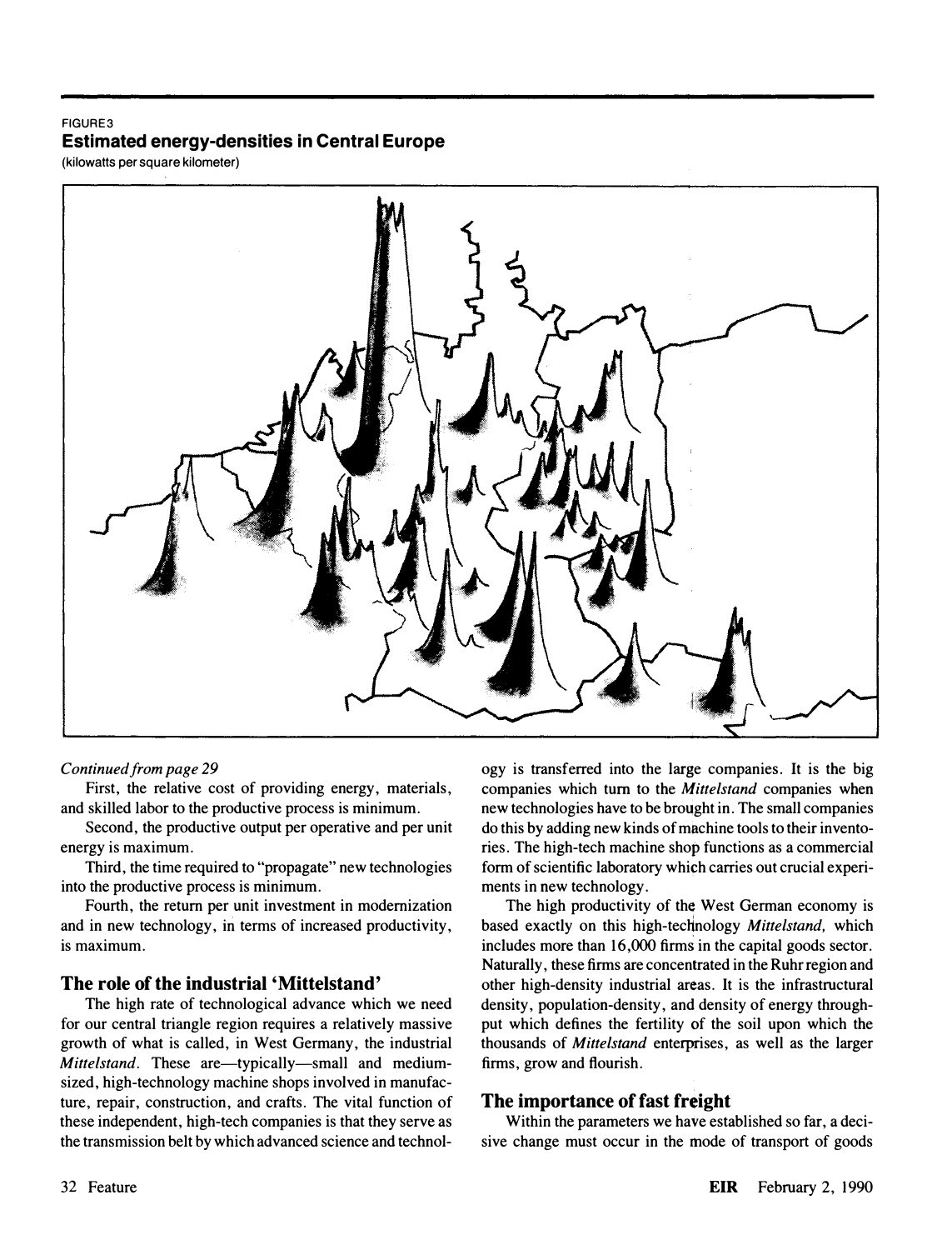within the triangle. The situation of the F.R.G. exemplifies the reason.

Of the 3. 2 billion tons of freight transported in the F .R.G. every year, for a total of 255 billion ton-kilometers, approximately 85% are "bulk goods" such as coal, oil, grain, ores, cement, steel mill products, bulk chemicals, etc. Excluding short-haul truck transport to and from loading facilities, the majority of these bulk goods are moved by rail and inland shipping, which are far cheaper per ton-kilometer for these sorts of goods. Where possible, those goods with the least value per ton—such as stone and gravel—are moved by inland waterways, which have the lowest transport cost per ton-kilometer, but also the longest transport times. For such bulk goods, the transport costs are liable to make up a sizable portion of the total cost on delivery; since the transport time is generally not critical, the cheapest mode of conveyance is chosen. Over the next 5-10 years, the quantity of bulk goods to be transported within the "triangle" may increase by as much as 100%. This requires upgrading the central European river and canal system, as well as existing rail connections, in the manner described below.

The situation with the remaining  $15\%$  of goods—semifinished and finished goods-is different. High-technology capital goods, in particular, constitute many orders of magnitude greater value per ton to the economy. Not only is the cost of transport generally only a small fraction of the production cost, but the aggregate time and quantity of such goods located either in transport or storage, rather than in use, is a significant cost to the economy. As the rate of technological development increases, another factor becomes decisive: The time required to obtain the newest instruments and equipment becomes an ever more important limiting factor for how rapidly high-technology projects can proceed. This is most evident in such areas as space technology which require an elaborate division of labor among dozens or even hundreds of independent firms and scientific institutes. These considerations apply most emphatically to the high-technology Mittelstand whose role we described above.

This is why a massive improvement of fast-freight capabilities is the single most essential factor in transforming our Paris-Berlin-Vienna triangle into the high-technology capital goods center of the world.

In the F.R.G. the expansion of fast freight over the past 15 years has been achieved almost entirely by long-haul trucking. More than 72% of all finished and semi-finished goods are now transported in this way, even though longdistance trucking is intrinsically far more costly in energy and labor compared to rail transport between points serviced by both. A limit is rapidly being reached, however, beyond which further expansion of long-haul trucking is no longer possible, even on the excellent road system existing in the West German part of the "triangle." Meanwhile, the amount of high-quality capital goods to be moved within the central region will grow nearly exponentially over the next 10-20 years. For these and other reasons, a different answer must be found.

The key to the solution lies in the density functions discussed above. Over 80% of the energy-density and infrastructure density of the "triangle" is concentrated in 10 great industrial areas and along the transport corridors connecting those centers. This means that the cheapest and most efficient solution is high-speed rail transport between a limited number of centers, connecting to short-haul trucking to cover the areas around the rail nodes. To replace long-haul trucking, however, the delivery times for a fast-rail system must be reduced from the present container-transport times of up to several weeks, down to mere hours.

We now examine the infrastructure requirements of the region in greater detail.

#### Transport infrastructure for the 'triangle'

The key to development of the region is a massive upgrading of the railroads with emphasis on rapid, computerized container transport of freight. What is required is an integrated system of fast freight trains, loading and unloading facilities, and short-haul trucking. The system must be capable of handling 250-300 million tons yearly of (mainly) finished and semi-finished goods with a door-to-door delivery time of 36 hours or less between points within the major industrial centers.

The key fast freight lines are indicated in **Figure 4.** These lines are to be constructed so as to permit routine operation at speeds of 140-160 kilometers per hour. Thus, a fast freight train leaving from Paris to Vienna should arrive in less than 12 hours. The essential requirement is the highest quality of track construction, and a minimum of stops and waits between the centers.

The majority of these lines belong to already existing rail corridors, and require mainly an upgrading of existing tracks to take the higher velocities and load factors. Much of this work can be· accomplished rapidly using semiautomatic equipment already standard in the business.

. Essential to the functioning of the system is the establishment of computerized container-loading facilities on the outskirts of the major industrial centers. At these nodes the rapid point-to-point rail transport connects to the surface-covering capability of modem trucking and local rail systems. The container-transfer process must be automated and exceedingly rapid; a large center may have as much as 20,000 tons of fast freight moving in and out every day, with freight trains arriving every 60 minutes or less.

Passenger transport between industrial centers shall be mainly by high-speed ground transportation at velocities between 250 and 500 kilometers per hour. Travel time between any two major centers in the triangle shall be reduced to a maximum of  $3\frac{1}{2}$  hours. The TGV-ICE and magnetic levitation systems provide the necessary technology. In a first stage, fast passenger and fast freight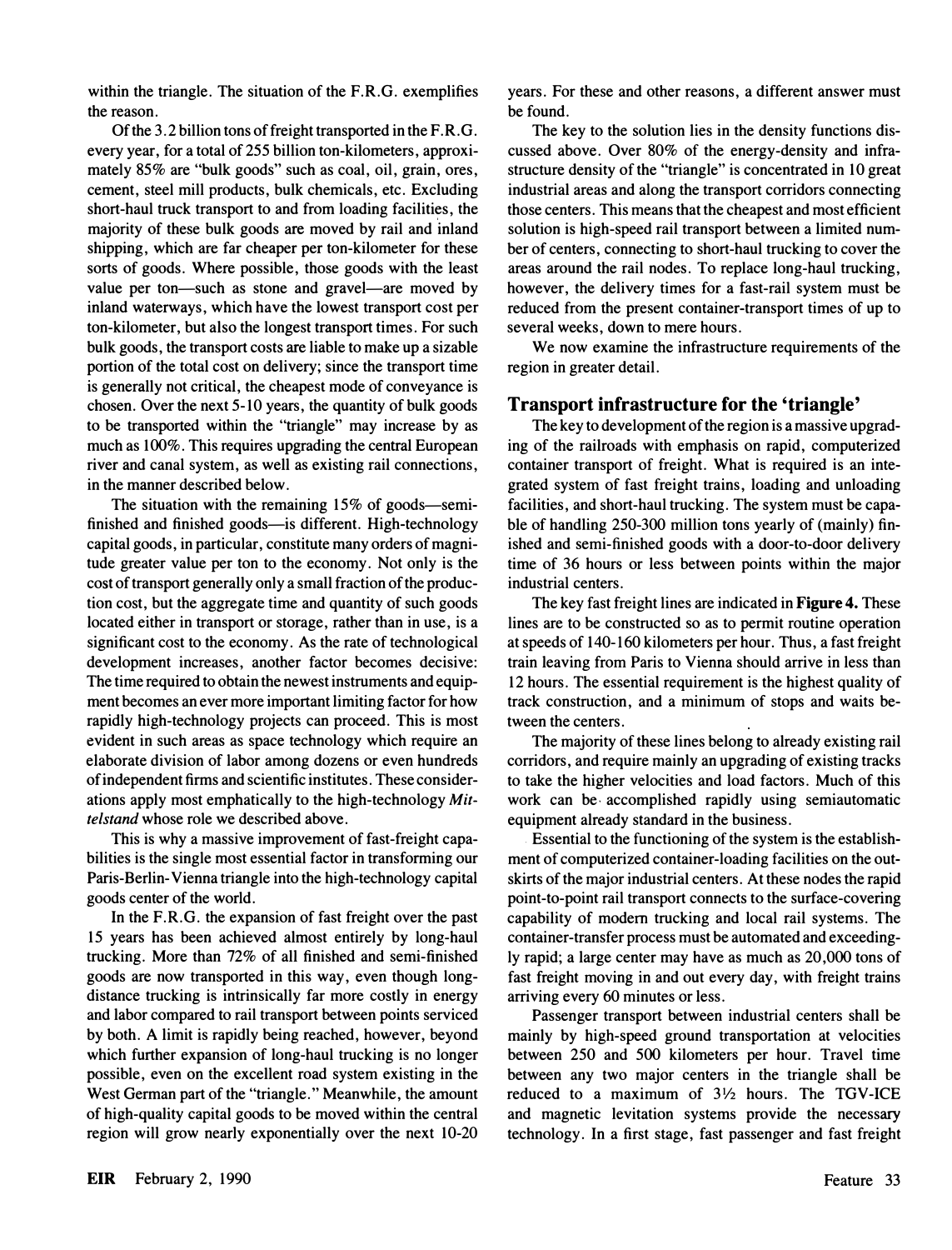#### FIGURES

A 'transport pipeline' integrating superhighways, high-speed trains,<br>and magnetic suspension systems



will use much of the same track in a dual-purpose mode. As the fast freight load increases, passenger transport will progressively be moved off those lines, allowing them to be used for freight only. With the separation of passengers and freight, an increasing portion of passenger transport will be taken up by magnetic levitation systems operating at the highest velocities.

High-speed long-distance ground transportation will be integrated with modem rapid transit networks within the urban centers in such a way, that door-to-door travel times will be less than, or not significantly longer than, air travel between the same points today.

New superhighways should be integrated with fast rail lines and magnetic suspension systems in "transport pipelines" making the optimum use of precious land area and

savings in construction time and cost (**Figure 5**).

For the efficient transport of bulk goods (such as raw materials, steel, chemicals, grain, etc.) the following infrastructural improvements are required:

I. Modernization of existing medium-speed rail systems, including a total overhaul of the systems in G.D.R. and northern Czechoslovakia. Emphasis is to be placed upon renewing East-West rail connections which were disrupted by the division of Europe, including emphatically the corridors running from the northern Ruhr region via Braunschweig to Berlin, via Kassel-Gottingen-Nordheim into Leipzig, and further to the south from Frankfurt via Erfurt. In addition, attention should be given to the direction Munich-Prague and Vienna-Prague.

II. Completion and improvement of the Central European